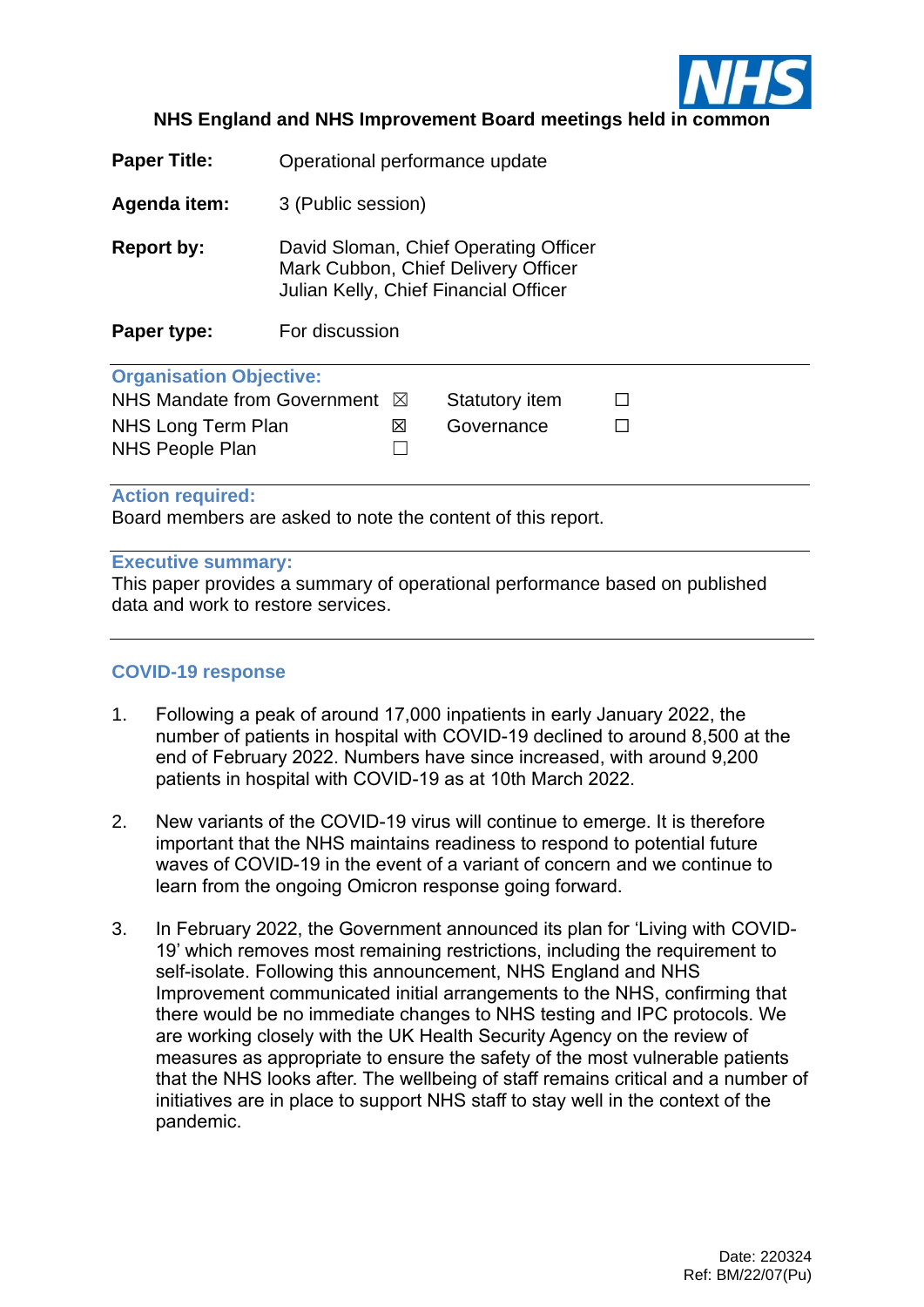# **Long COVID**

- 4. 90 specialist post-COVID services around England have been put in place to focus on assessment, diagnosis and treatment or rehabilitation. In addition, 14 paediatric hubs provide specialist expertise and advice to local paediatric services treating children and young people with Long COVID. Latest data (for the two-week period ending  $16<sup>th</sup>$  January 2022) shows that on average 1,100 people are being referred to Post COVID services each week.
- 5. Waiting times for these services continue to be a focus, with 48% within 8 weeks of referral for the period ending 16th January 2022. This represents an improvement on performance from the previous period.

### **Elective Care**

- 6. The elective waiting list for January 2022 stood just over 6.1 million with 311,528 patients waiting 52 weeks or longer for treatment. There are now 23,778 patients who have been waiting 104 weeks or longer for treatment. At the same time, median waits in January 2022 were 13.0 weeks, up from 12.5 weeks in December 2021. 62.8% of patients were waiting less than 18 weeks to start treatment at the end of January 2022. Total elective activity for January 2022 was at 91.1% of 2019 activity levels, up from 82.2% in December 2021, which is the highest since October 2021.
- 7. The 'Delivery plan for tackling the COVID-19 backlog of elective care' was published in February 2022 setting out robust delivery mechanisms and measures. Despite the ongoing Omicron wave, recovery and transformation has progressed, including learning from previous peaks, which therefore has shown less impact on elective activity than previous waves.
- 8. Independent sector utilisation has reached 120% of usual levels, further community diagnostic centres have launched, and over 870 targeted investment schemes have been supported to renew local services and provide better care.
- 9. In relation to long waits, we are maintaining a consistent national focus on the first milestone in the delivery plan: that by July 2022, no one will wait longer that two years for elective care, apart from those who choose to wait longer, and a small number of specific highly specialised areas.
- 10. We are initially targeting support to the longest waiting patients and "super specialist waits", for example through the use of mutual aid, and offering choice of alternative providers, including the Independent Sector. We have made significant progress since April 2021, treating almost 400,000 patients who, if not treated, would have been waiting over two years by the end of March 2022.
- 11. The personalised outpatient model is a key measure that better meets individual patient needs. It is anticipated this will focus clinical time on waiting patients with the greatest needs, such as those needing a diagnosis to start a clinical pathway.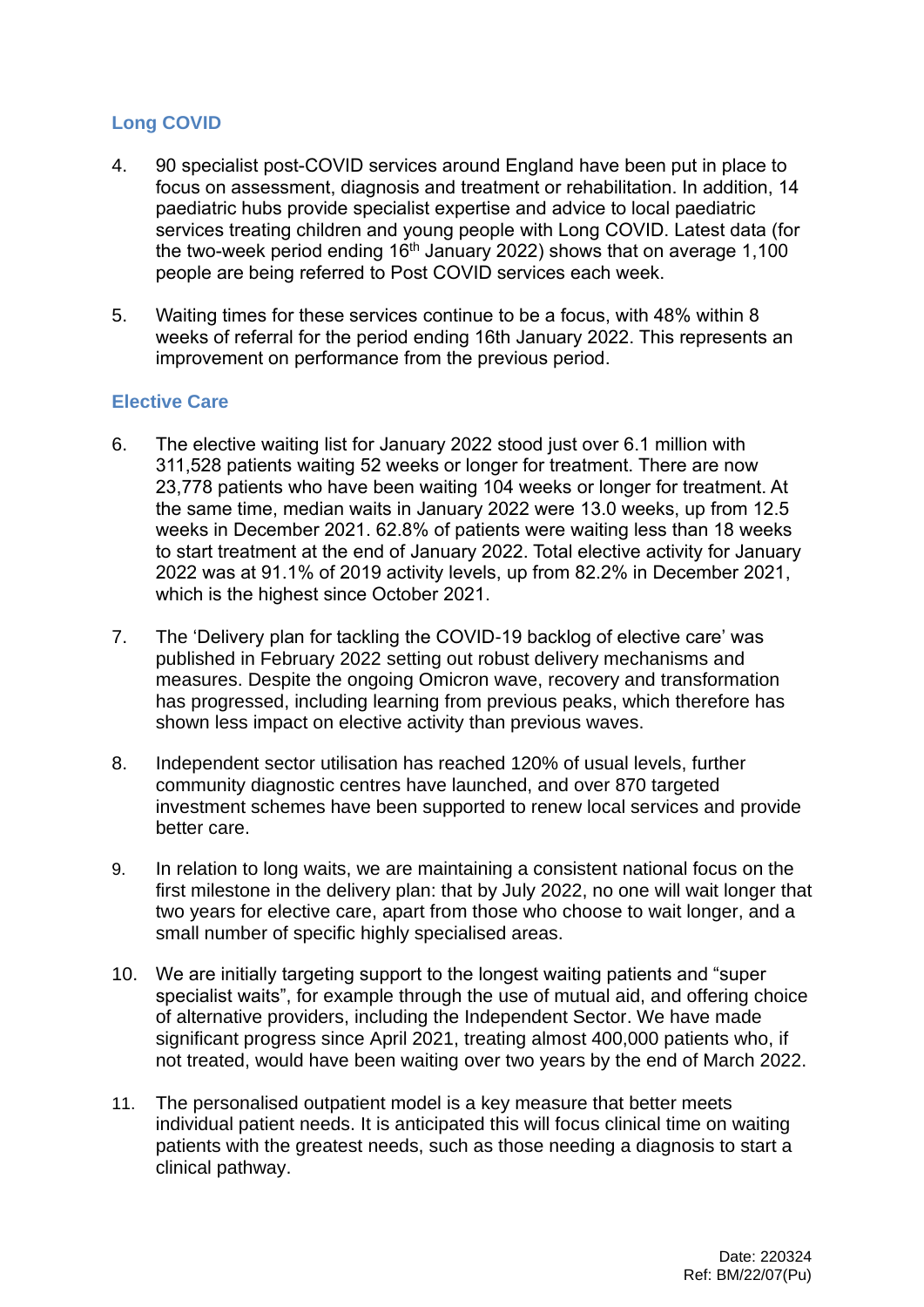### **Urgent and Emergency Care**

- 12. In February 2022 there were just over 1.8 million patients seen across A&E departments in England, representing a 43% year-on year-increase. Performance against the 4 hour standard was 73.3% in February 2022, compared to 84.4% in February 2019.
- 13. 111 demand remains high, with just under 1.8 million calls received in January 2022 (equating to around 64,000 per day). Volumes were around 22% higher in January 2022 compared to those in January 2020.
- 14. 999 call volumes were 6% higher in February 2022 than in 2020, whilst incidents have decreased by 7%. Performance on call response times has significantly improved since December 2021 as the impact of recruitment has taken effect, with national mean performance in February 2022 of 22 seconds.
- 15. Ambulance services are still experiencing significant pressures, with 999 responding to just under 800,000 calls in February 2022 (an average of 28,600 calls per day). This includes 68,000 category 1 calls.
- 16. Hospital handover delays remain one of the biggest performance challenges for ambulance services, meaning ambulance crews are unable to respond to new incidents. As a direct result, services are routinely carrying more calls on the 'stack' than they have resources available to deploy – which means that patients are left waiting in the community before a resource can be deployed. Intensive improvement work, as part of the wider UEC Recovery Plan, is taking place with the 35 trusts responsible for the majority of handover delays. A jointly-signed, targeted, letter was issued with CQC in February 2022 asking systems to come together and tackle risks related to handover delays, with a national focus on working with Regions and systems to identify and drive forward cross-system actions.

## **Diagnostics**

- 17. 1.89 million of the 15 key diagnostic tests were performed in January 2022, significantly above January 2021 levels. The total waiting list has remained stable for the last two months, however continued high volumes of pre-existing and new demand has led to a rise in the proportion of patients waiting over 6 weeks for a diagnostic test to 30%. The elective recovery plan aims to see this reduced to 5% by March 2025.
- 18. As of February 2022, CDCs have reached the milestone of over 580,000 additional tests since the first centre became operational in mid-July 2021.
- 19. Following the Treasury's approval of the £248 million business case to support the digitisation of diagnostic care, 390 memoranda of understanding have been issued to enable systems to access funding. This will enable labs to share patient results, tests and scans more easily and will enable quicker diagnosis and help tackle waiting lists.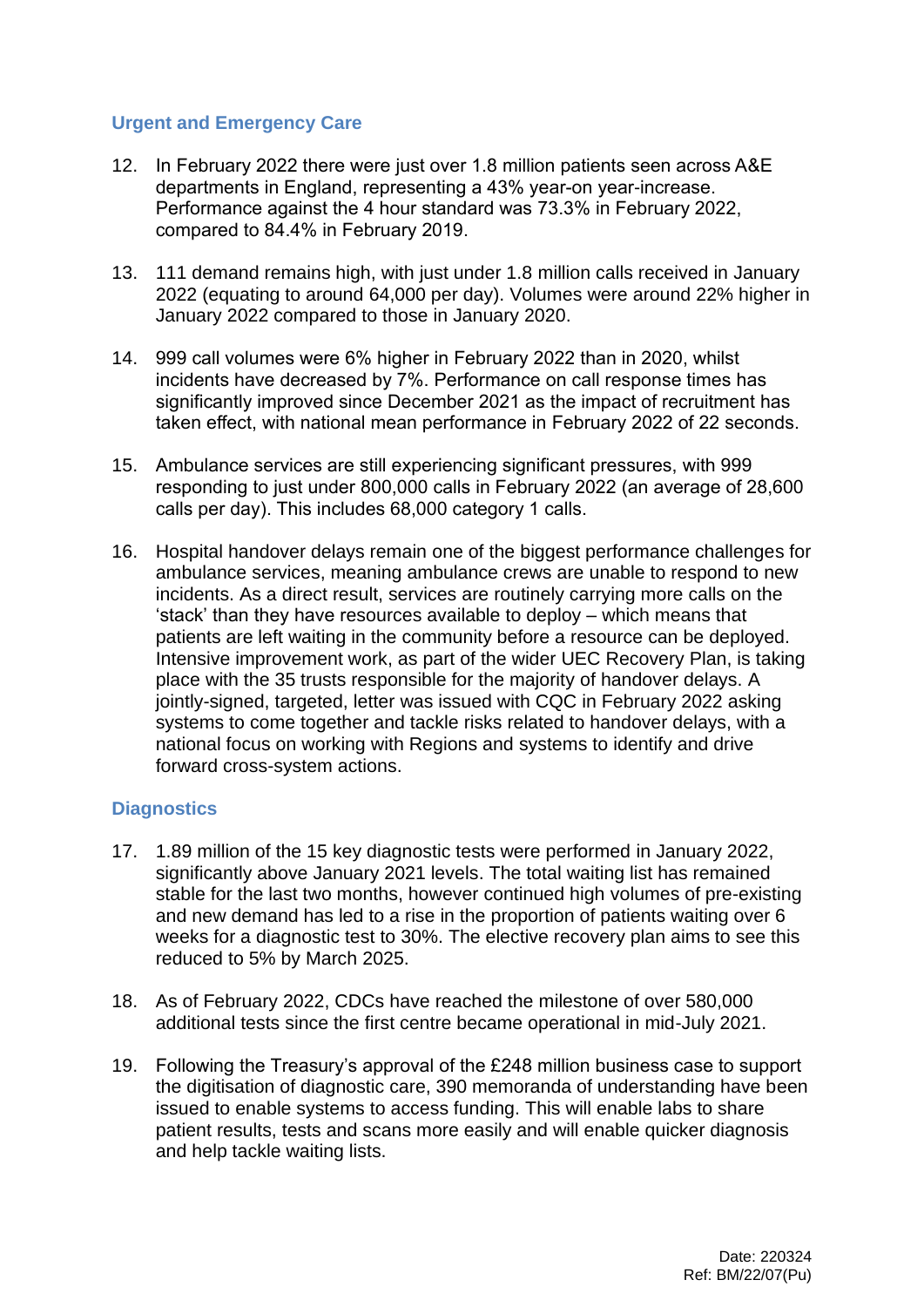### **Cancer**

- 20. Cancer remains a high priority and data shows that urgent cancer referrals and treatments have been maintained throughout the ongoing Omicron wave. Referrals have now been at record levels for eleven months, at 116% of prepandemic levels in January 2022, with over 2.4 million people with suspected cancer referred for checks and over 290,000 people starting cancer treatment between March 2021 and January 2022.
- 21. Despite these high referral levels, there is still a deficit of people who did not come forward during the pandemic, meaning it remains essential to increase referral levels still. We continue to focus strongly on cancer awareness campaigns and encouraging people to come forward, with the Help Us Help You campaign to tackle the fear of cancer, and a prostate cancer campaign delivered in partnership with Prostate Cancer UK urging people to 'check their risk' and seek help where necessary.
- 22. Record referrals are helping to get people into the NHS, where they can be clinically prioritised, but this extra demand does mean some people are having to wait longer than usual. Reducing the number of long waiters is the key focus of the Elective Recovery Programme, with additional funding to boost diagnostic and treatment capacity.

### **Primary care**

- 23. General practice continues to be incredibly busy. In January 2022 it delivered a total of 26.9 million appointments, 6.4% more activity than January 2020, including 1.3 million COVID-19 vaccination appointments delivered by Primary Care Networks (PCNs) (around 63,000 per working day).
- 24. A letter was published on 1 March 2022 setting out the GP contract arrangements for 2022/23, including changes to the core GP Contract and the Network Contract Directed Enhanced Service (DES). The letter also describes the arrangements for the Quality and Outcomes Framework (QOF) in 2022/23 along with minor changes to Vaccinations and Immunisations.
- 25. A range of temporary measures has been taken to support general practice, including the temporary income protection of QOF for the remainder of 2021/22 and suspension of most of the PCN Investment and Impact Fund (IIF). The IIF and QoF will be reinstated in April 2022. A set of contractual measures have also been put in place to support community pharmacies, including extending the deadline to meet 2021/22 Pharmacy Quality Scheme requirements, and the waiving of national and local clinical audit requirements.
- 26. Latest general practice workforce statistics show that as at 31 January 2022, there were 36,009 FTE doctors working in general practice (45,295 headcount) in England. This represents a decrease of 182 FTE over the previous month. There has been an increase of 1,483 FTE compared to the additional 6,000 FTE doctors working in general practice Manifesto commitment baseline of 31 March 2019.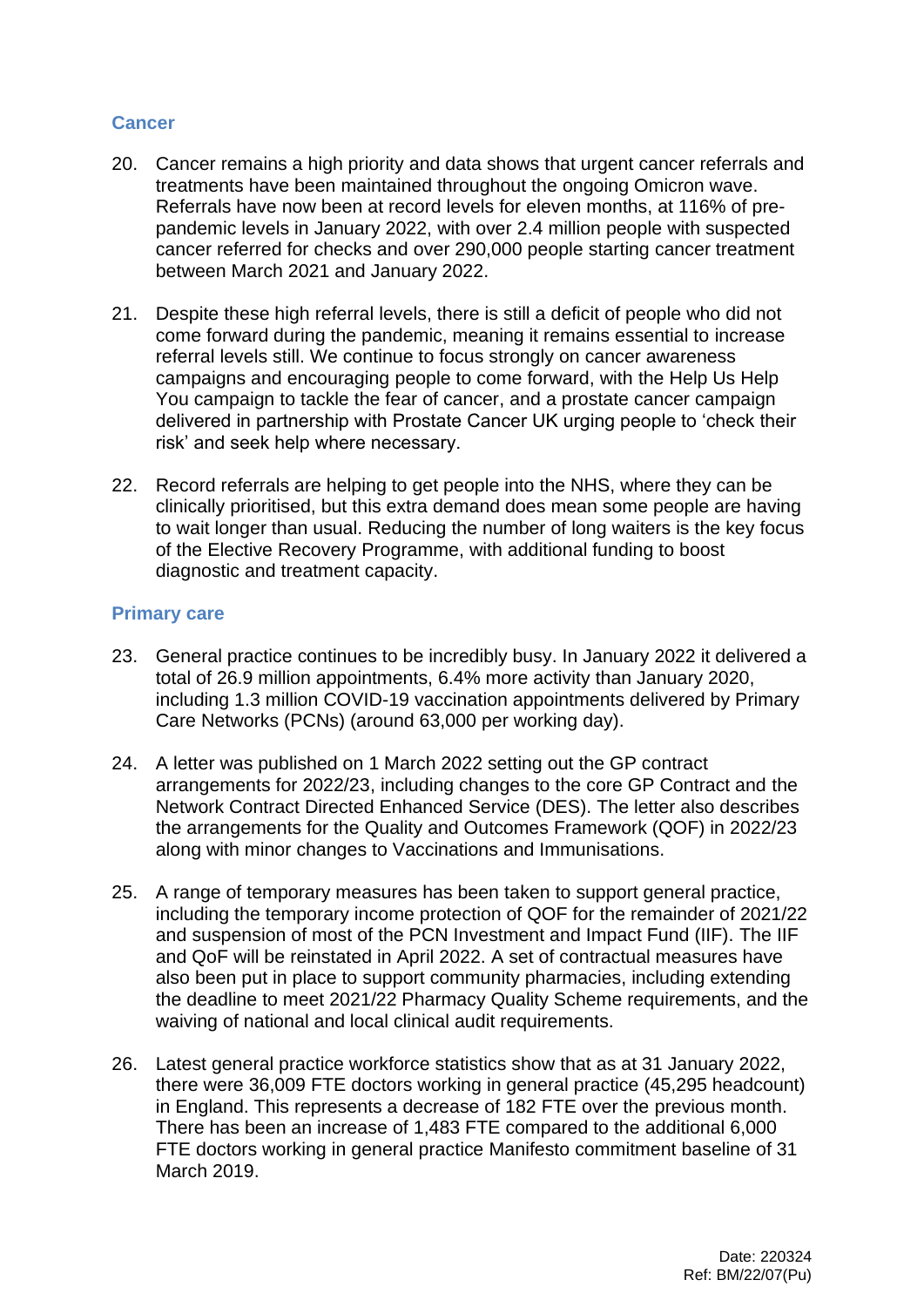- 27. Work continues on wider targeted efforts to retain GPs in the workforce, with a specific focus on working with systems to communicate and adopt the enhanced package of GP retention initiatives in 'Investment and evolution: updates to the GP Contract 2020/21 to 2023/24'. To further bolster workforce numbers, PCNs are entitled to recruit staff from 15 roles under the Additional Roles Reimbursement Scheme. As at 31 December 2021 data suggests over 16,000 FTE additional roles had been recruited towards the Manifesto commitment of recruiting 26,000 additional roles against the 31 March 2019 baseline. Recognising the pressure that primary care teams are facing, the expanded 'Looking After You' services continue to offer rapid access to individual and team coaching to encourage psychological wellbeing and resilience.
- 28. Following the Prime Minister's announcement that free mass testing for COVID-19 will cease from 1 April 2022, the Pharmacy Collect service, providing Lateral Flow Tests to the public, will end on 31 March 2022. After the legal duty for people to self-isolate expired on 24 February 2022, the Government ceased all support measures for self-isolating patients including the Medicine Delivery Service. Existing self-isolating patients were able to access the service until 5th March 2022.
- 29. An additional £50m of non-recurrent funding for NHS Dental care provision has been made available until 31 March 2022 to support patients with urgent care needs outside of existing NHS contracted capacity.

### **Discharge and Community Services**

- 30. As health and social care systems have stepped up arrangements to manage the impact of the Omicron COVID-19 variant, there has been a renewed focus on the discharge arrangements in place to ensure systems can maintain flow and bed capacity under periods of pressure.
- 31. A national discharge taskforce, supported by the Government, has been initiated to provide strategic oversight of hospital discharge initiatives. This has included the development of a number of distinct but interrelated workstreams across health and care, underpinned by identification of a number of systems of focus. These areas have been identified through regional and national discussions and to identify key actions to support further improvements.
- 32. Work is ongoing with DHSC and other national partners to finalise revised discharge guidance, aligned to the Health and Care Bill, that will support systems to continue to mature hospital discharge and community provision to enable people to be discharged when clinically appropriate and to a setting that best meets their needs.
- 33. The community support services continue rollout of the two-hour crisis response standard for support at home, as first announced in the NHS Long Term Plan. Rollout is ahead of schedule with 31 ICSs having full geographic coverage 7 days a week from 8am to 8pm. Roll out of this standard to the rest of England, the first of its type in the NHS, is on track to be complete by April 2022.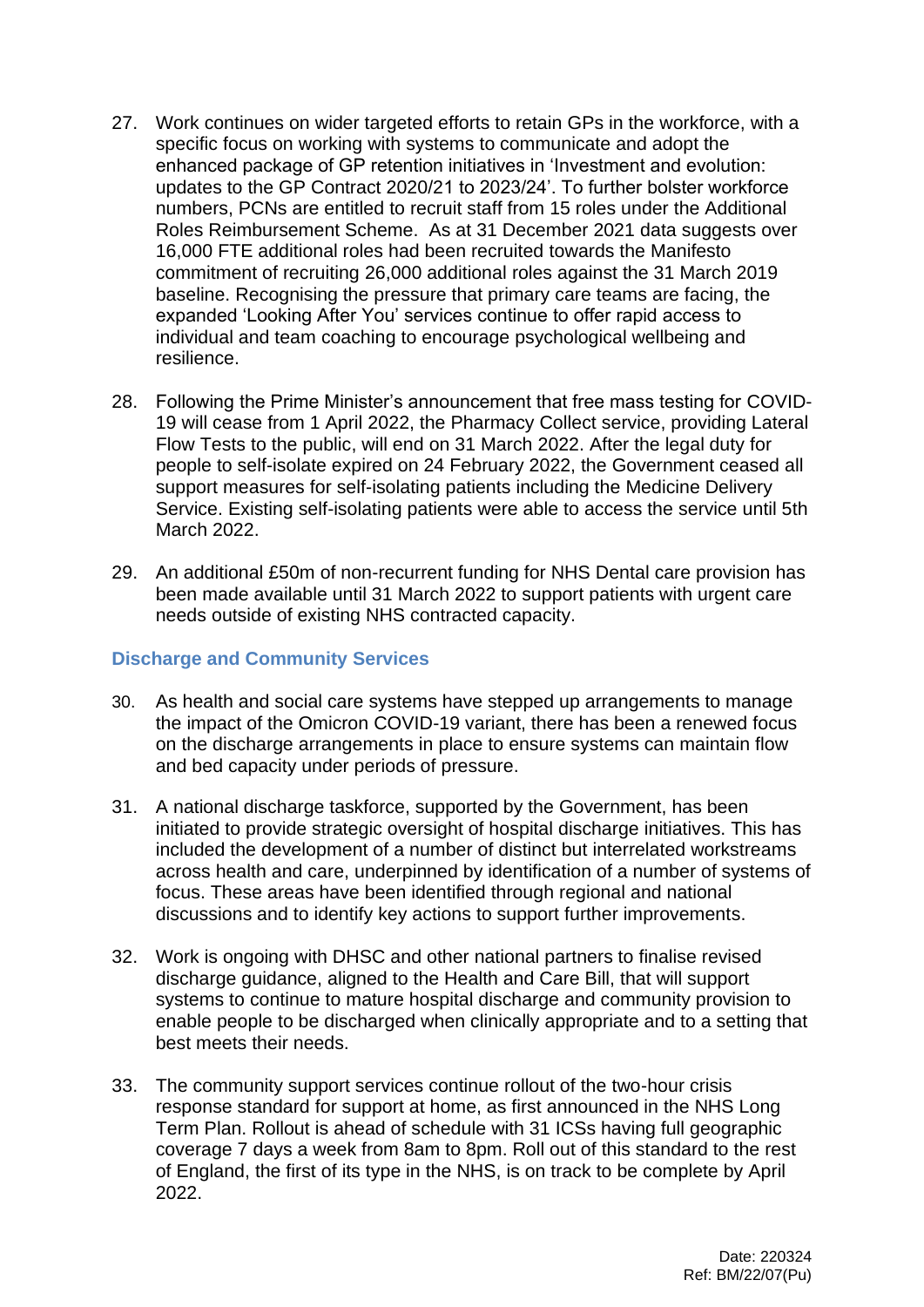### **Mental Health**

- 34. Delivery continues at pace but pressures on mental health services remain high. Work continues to recover from the post-pandemic pressures in terms of increased prevalence, acuity and complexity, winter and consequences of the Omicron wave.
- 35. Improving Access to Psychological Therapies (IAPT) referral to treatment time targets continue to be met. In December 2021 performance against the IAPT recovery standard was 48.6%. In Q3 2021/22, IAPT access delivered 77% of access trajectory. The number of children and young people (CYP) able to access mental health services continues to increase (630,673 in November 2021). However, the surge in demand continues to affect achievement of the CYP Eating Disorders Waiting Times Standard.
- 36. The Urgent and Emergency Mental Health pathway continues to be under significant pressure responding to a high level of patient need. Bed occupancy remains very high (over the maximum safe levels of 85%) and similarly crisis referrals have increased (a 30% increase compared to 2019, or a 74% increase compared to 2017), which is impacting the Out of Area Placements position.
- 37. A strong delivery focus on mental health with sufficient workforce and funding will be crucial to ensure that delivery and transformation continues at pace and the treatment gap between mental health and physical health does not widen.

#### **Learning Disabilities and Autism**

- 38. At the end of January 2022, the number of people with a learning disability, autism or both in a mental health inpatient setting was 2,030 (1,855 adults and 175 children and young people - a 860 decrease from the March 2015 total). Further work is required to meet the NHS Long Term Plan commitments to reduce reliance on inpatient care, particularly for adults.
- 39. By the end of December 2021, 40.5% of annual health checks had been completed for eligible patients aged 14 and above within the year; this compared with 39.2% by the end of Q3 in 2020. GPs and practices have been working hard to ensure the most vulnerable in society are supported. With the suspension of the QoF in December 2021 in response to Omicron, together with staff illness and isolation, it is expected that the delivery of annual health checks over the last quarter of the year will be adversely impacted.

### **Maternity**

40. Last month, ONS published the latest data on child and infant mortality. This data confirmed that the 2020 ambitions to reduce stillbirth and neonatal mortality rates have been met. The stillbirth rate has reduced by 25.2% from 5.1 per 1000 births in 2010 to 3.8 per 1000 births, equivalent of 752 fewer stillbirths in 2020. The neonatal mortality rate has reduced by 36.0% from 2.0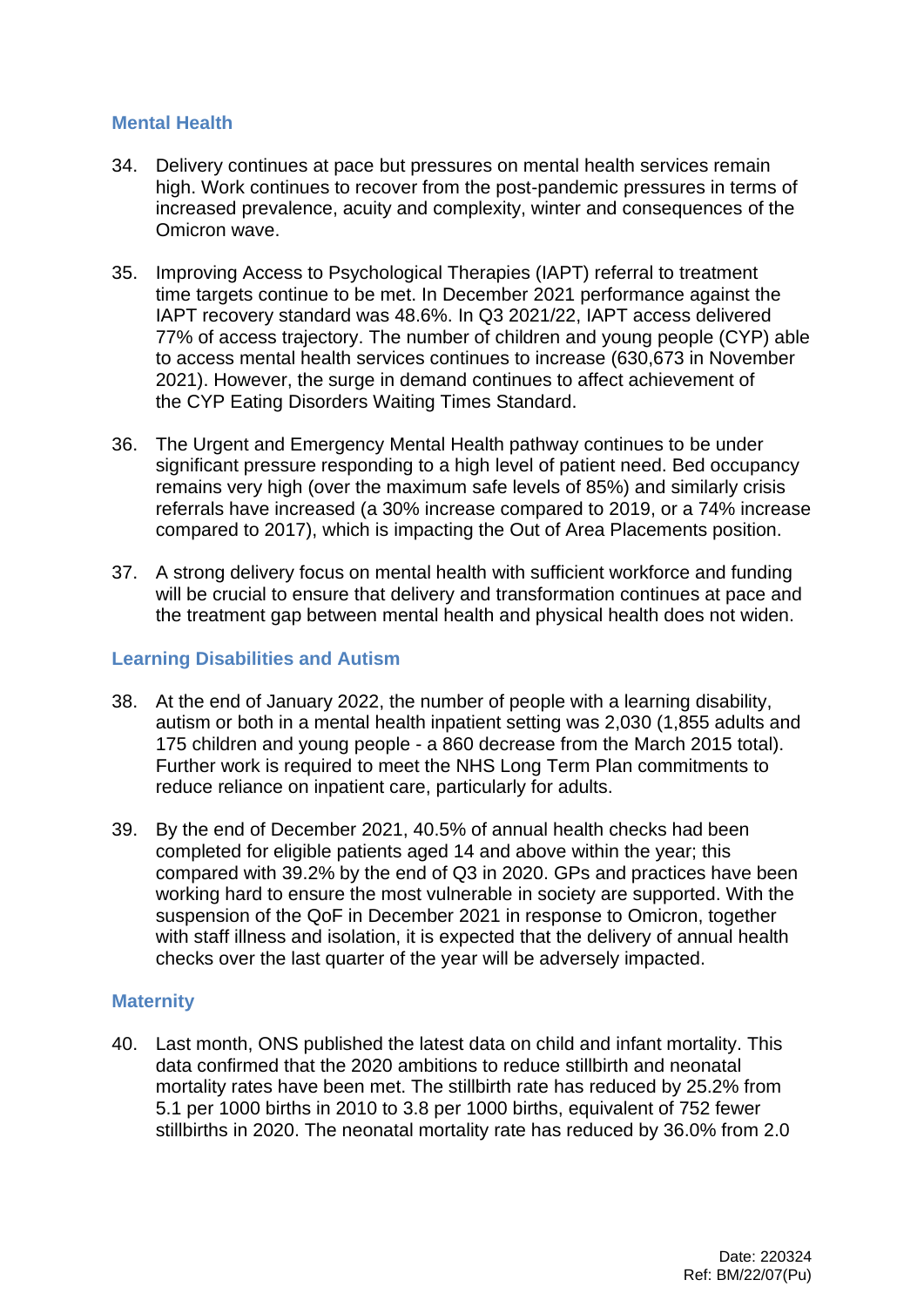per 1000 live births in 2010 to 1.3 per 1000 live births, equivalent to 412 fewer neonatal deaths in 2020.

41. Trusts reported earlier this month on compliance with actions from the first Ockenden report in December 2020. All Trusts reported being either fully compliant or partially compliant with each one of the twelve clinical priorities across the seven Immediate and Essential Actions (IEAs) from the report. For some Trusts, being fully compliant against every one of these actions will take time as they have required additional workforce and service reconfiguration at the same time as managing the pandemic. 31 out of 123 Trusts with maternity services (25%) reported that they are fully compliant with all twelve clinical priorities across the seven IEAs."

## **Screening and Immunisations**

- 42. The NHS breast screening backlog continues to fall, despite a small seasonal rise in January 2022, due to the increased activity being delivered by our NHS providers. More women are currently in the process of being screened than at any time since the pandemic began. Targeted support is in place to support the struggling providers, and this is being led by our regional public health commissioning teams.
- 43. The NHS bowel cancer screening programme continues to meet its target of at least 65% uptake. It is ensuring that colonoscopy capacity is maximised and coordinated with any changes made in the symptomatic programme. The age extension to 56-year olds is continuing as planned for 2021/22, with the extension to 58-year olds scheduled to commence in April 2022.
- 44. Additional colposcopy capacity is being put in place for the NHS cervical screening programme to address the fact there are a small number of colposcopy providers with waiting times for low grade referrals exceeding 10 weeks (the programme standard is 6 weeks).
- 45. We are working to increase uptake across all vaccination programmes to achieve optimum coverage levels and reduce regional variation in uptake. NHS school-aged immunisations providers continue to catch up with all adolescent immunisations from the 2019/20 and 2020/21 cohorts alongside vaccinating the 2021/22 cohorts now that operational delivery of the seasonal flu vaccination programme has concluded.
- 46. We delivered a further expanded flu vaccination programme in 2021/22, adding more cohorts, following a previous cohort expansion in 2020/21. The vaccination rates and volumes administered have been the highest we have ever achieved in the history of the flu vaccination programme which commenced in the late 1960s.

## **COVID-19 vaccination programme**

47. The Programme continues to make strong progress. As of 11 March 2022, over 117.6 million covid-19 vaccinations were administered in England. This consisted of over 44.3 million first doses, 41.2 million second doses and 32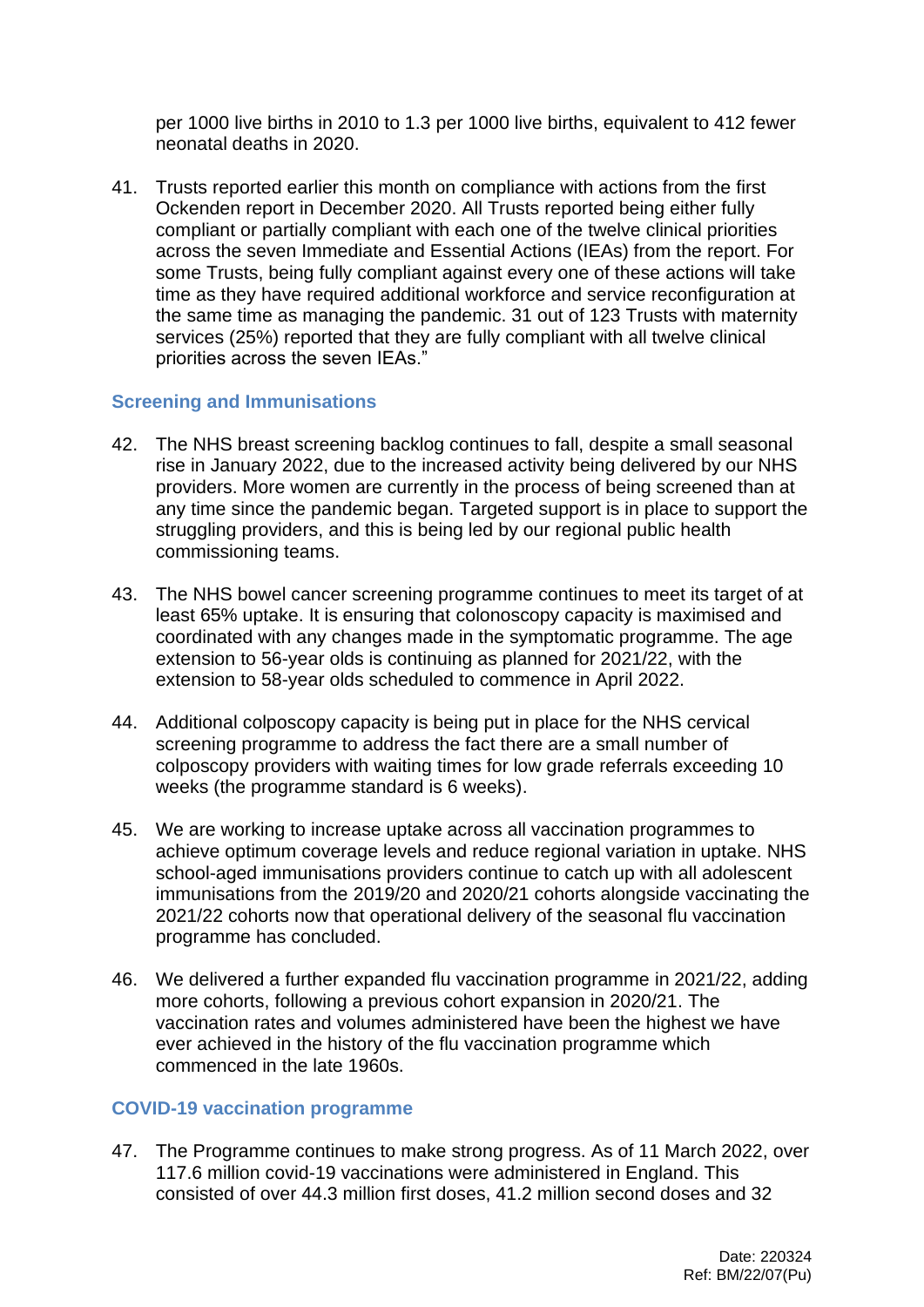million booster/3rd doses. UKHSA analysis estimates that over 100,000 hospitalisations have been avoided because of these efforts.

- 48. The programme continues to focus on delivering a number of priority deployment areas including (but not limited to); 4th doses (boosters) for those identified as severely immunosuppressed; the 2nd dose in school and out of school offer for 12-15s; Boosters for 16 to 17 year olds and 12 to 15 at risk. The current data shows that; 1.6miliion (57.4%) of 12-15 had received a 1st dose and over 843k (29.7%) of 12-15 had received a 2nd dose.
- 49. Following JCVI guidance published on 16 Feb 2022, work is underway to prepare systems to vaccinate 5-11 non at-risk children.
- 50. Following JCVI guidance published on 21 Feb 2022, a spring booster will be offered to adults aged 75 years and over, residents in a care home for older adults, and individuals aged 12 years and over who are immunosuppressed, as defined by the Green Book.
- 51. In order to maximise uptake across the population, the programme continues to focus intensively on increasing confidence in under-served communities working alongside local leaders and trusted voices.

## **COVID-19 testing**

- 52. Over 43.3m PCR tests have been reported by NHS and PHE pillar 1 laboratories, of which over 4.3m are staff (including index cases) PCR tests. Turnaround times have improved with 98% of pillar 1 NHS laboratory tests being reported within 24 hours.
- 53. The NHS has reached a steady state in the provision of PCR testing as commissioned by the UKHSA, with pillar 1 PCR testing committed capacity reported at 136,700 tests per day within the NHS. Further rapid testing capability has been mobilised across all type 1 Emergency Departments.

### **Headline Financial Position**

54. Table sets out the expenditure position to the end of January 2022 and shows a combined YTD net expenditure position of £123.5 billion and a forecast outturn of £150.3 billion. The reported in-year allocation figure of £150.9 billion assumes receipt of additional mandate of £6.2 billion largely in relation to ERF, the COVID vaccination programme and the H2 settlement. Around £6 billion of the total funding approved for the year is ringfenced, with any underspends against this being returnable to HMT. In total, the aggregate provider and commissioner position shows a forecast surplus of £640 million or 0.4%.